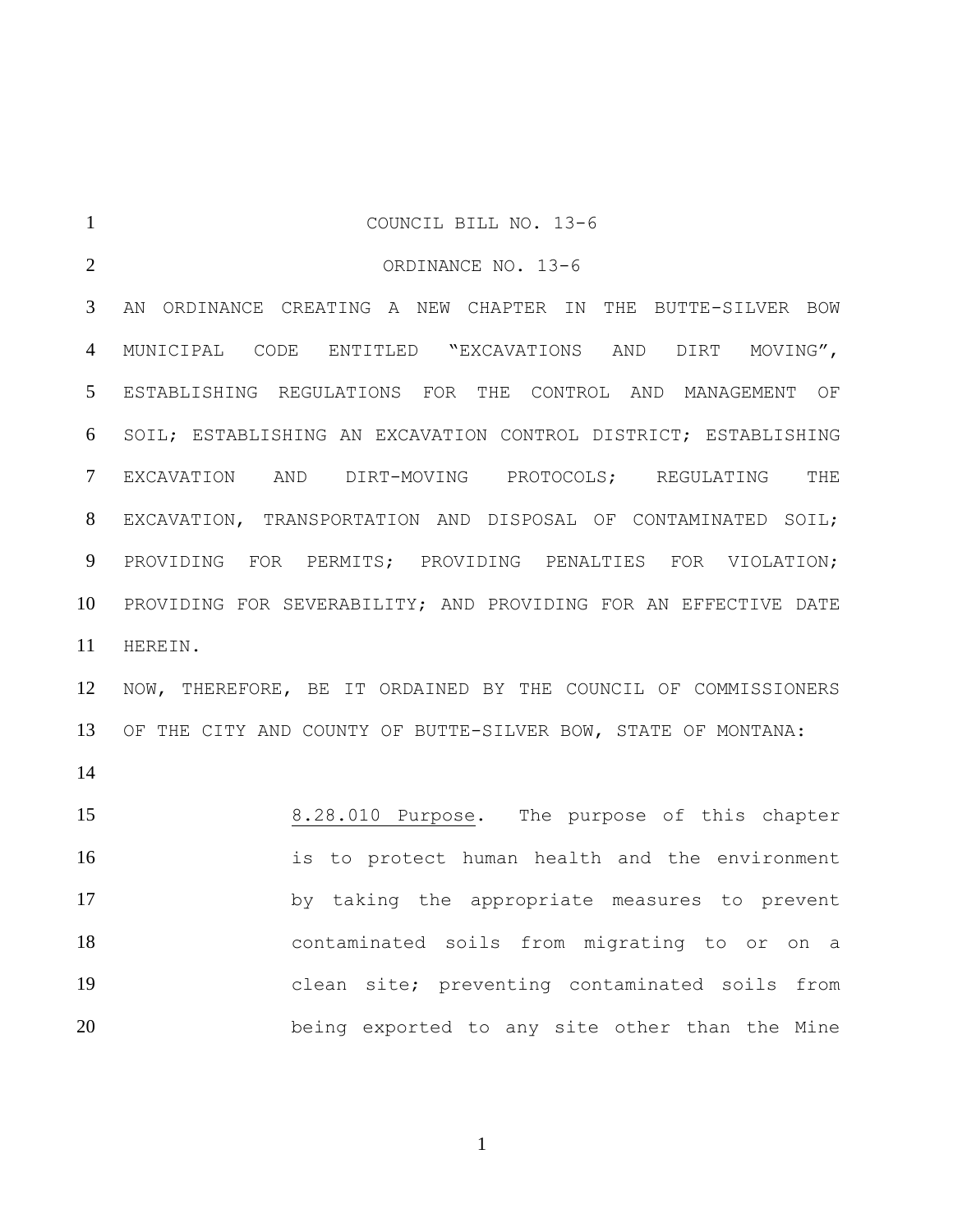Waste Repository; and ensuring contaminated soils are properly capped.

 8.28.020 Scope. Unless otherwise indicated, this chapter applies to all persons, agencies, institutions, businesses, or government entities living or located within the "Excavation Control District" except for sources exempt from local government regulation under 75-2-301(5), MCA.

9 8.28.030 Definitions: As used in this chapter, unless indicated otherwise, the following definitions apply:

 Applicant means a property owner or applicant representing a property owner who has filed an application for an "Excavation and Dirt-Moving 15 Permit."

 Best Management Practices (BMPs) means schedules of activities, prohibitions of practices, general good housekeeping practices, pollution prevention and educational practices, maintenance procedures, and other management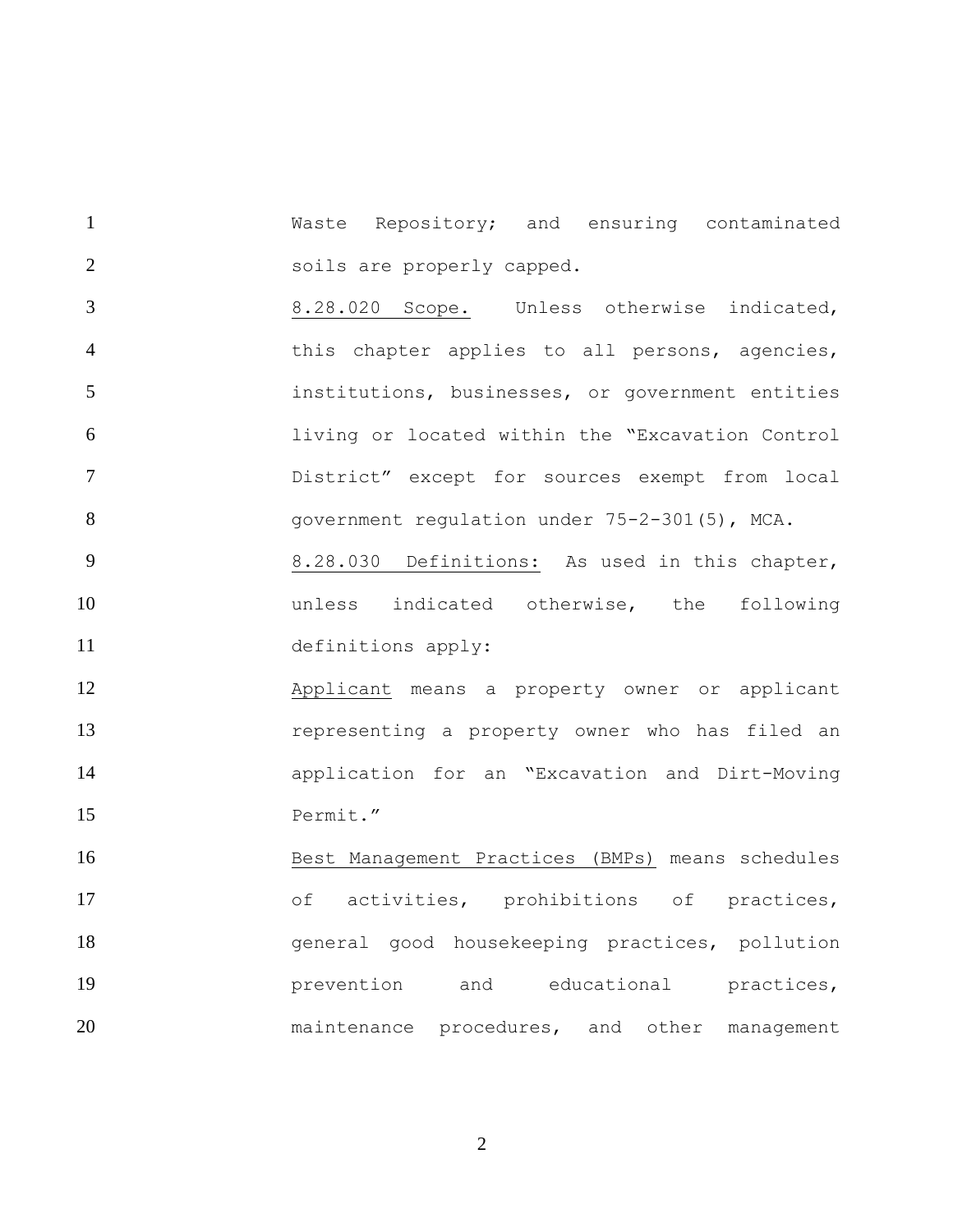practices to prevent or reduce the migration of contamination from a site.

 Butte Priority Soils Operable Unit or BPSOU means historic mining areas within and near municipalities of Butte and Walkerville, surface water, and alluvial groundwater associated with Silver Bow Creek, as designated on the National **8** Priority List of sites established by the Environmental Protection Agency (EPA) through the Comprehensive Environmental Response Compensation and Liability Act, (CERCLA). A map of this area is on file in the BSB Clerk & Recorder's Office.

 Butte-Silver Bow (BSB) means the local government of the City-County of Butte-Silver 16 Bow, Montana.

 Cap or capped means an impervious or soil cover that minimizes the migration of contaminated soil.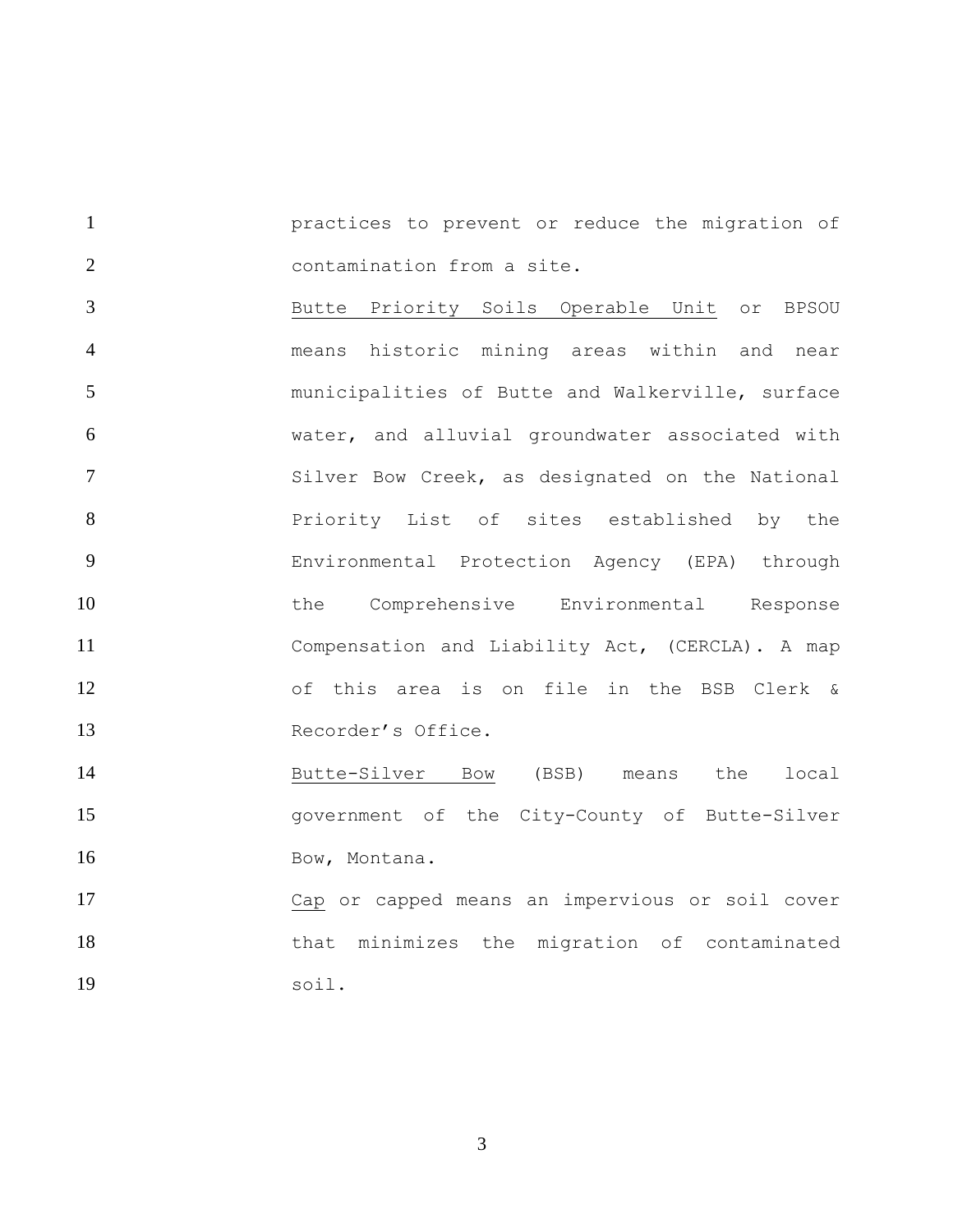Contaminant of Concern means Lead, Arsenic or Mercury exceeding EPA standards for clean-up action.

 Contaminated Soils or contamination means soil containing contaminants of concern exceeding EPA action levels for residential, commercial, industrial, or open space and recreation areas. 8 Action levels are:

- (a) Residential Exceeding 1,200 parts per million for Lead; Exceeding 250 parts per million for Arsenic; Exceeding 147 parts **per million for Mercury**
- (b) Commercial and Industrial Exceeding 2,300 **parts per million for Lead; Exceeding 500** parts per million for Arsenic.
- (c) Recreational and Open Space Exceeding 2,300 parts per million for Lead; Exceeding 18 1,000 parts per million for Arsenic.
- Department means the Butte-Silver Bow County 20 Planning Department.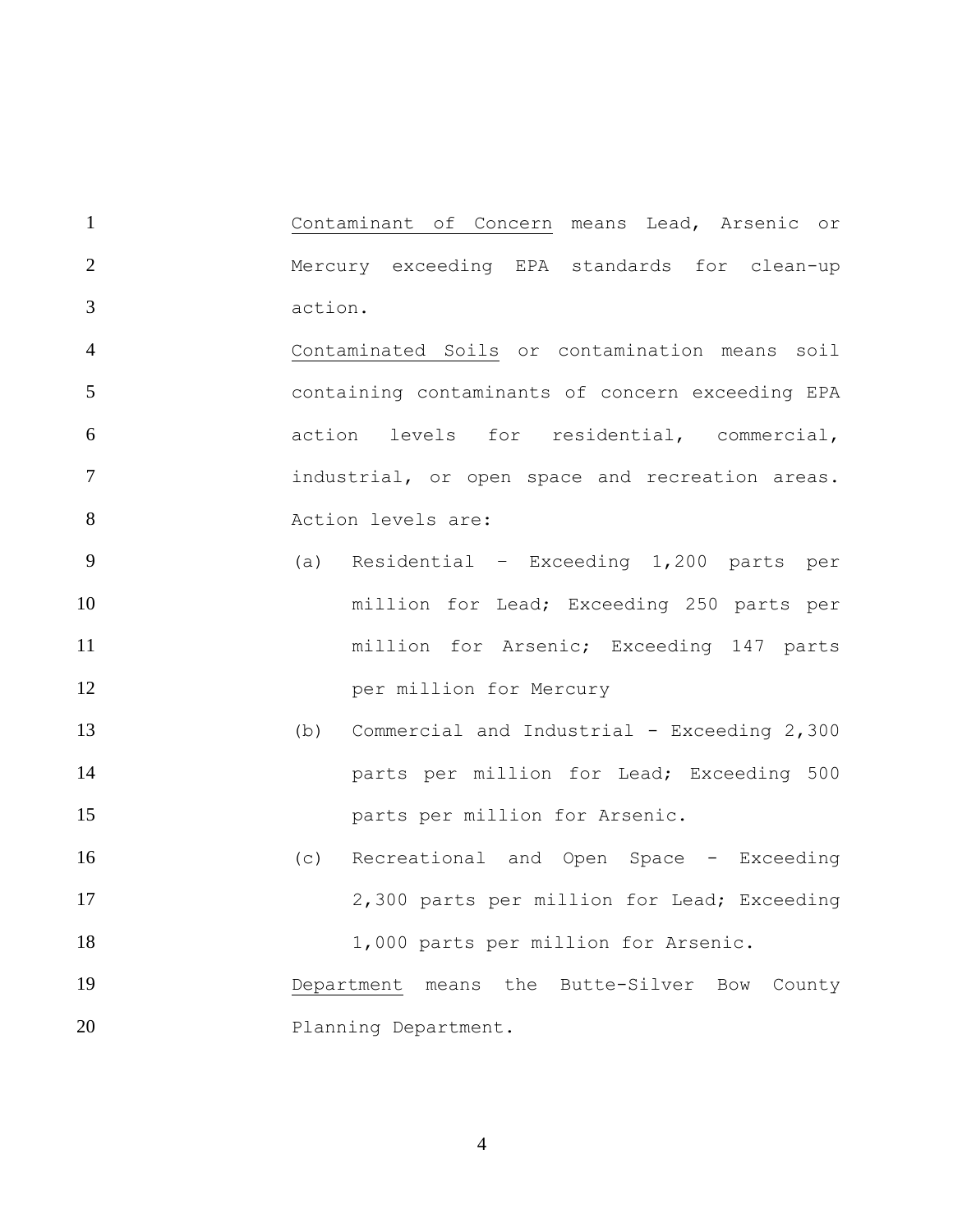DEQ means the Montana Department of Environmental Quality.

 EPA means the United States Environmental Protection Agency.

 Excavation and Dirt-Moving Activity means any activity which changes the volume of dirt on the **1** 1 land surface. This may include the grading, digging, cutting, scraping, or excavating of soil, placement of fill materials, paving, 10 construction, substantial removal of vegetation, or any activity which exposes soil or rock. Excavation Control District means the entirety of the Silver Bow Creek/Butte Area National Priority List site within Silver-Bow County. A map of the above-described geographical area, as illustrated and approved by Natural Resource Information System, is available and on file in 18 the City-County's Clerk and Recorder's office. Excavation and Dirt-Moving Permit means a Permit issued under this ordinance allowing an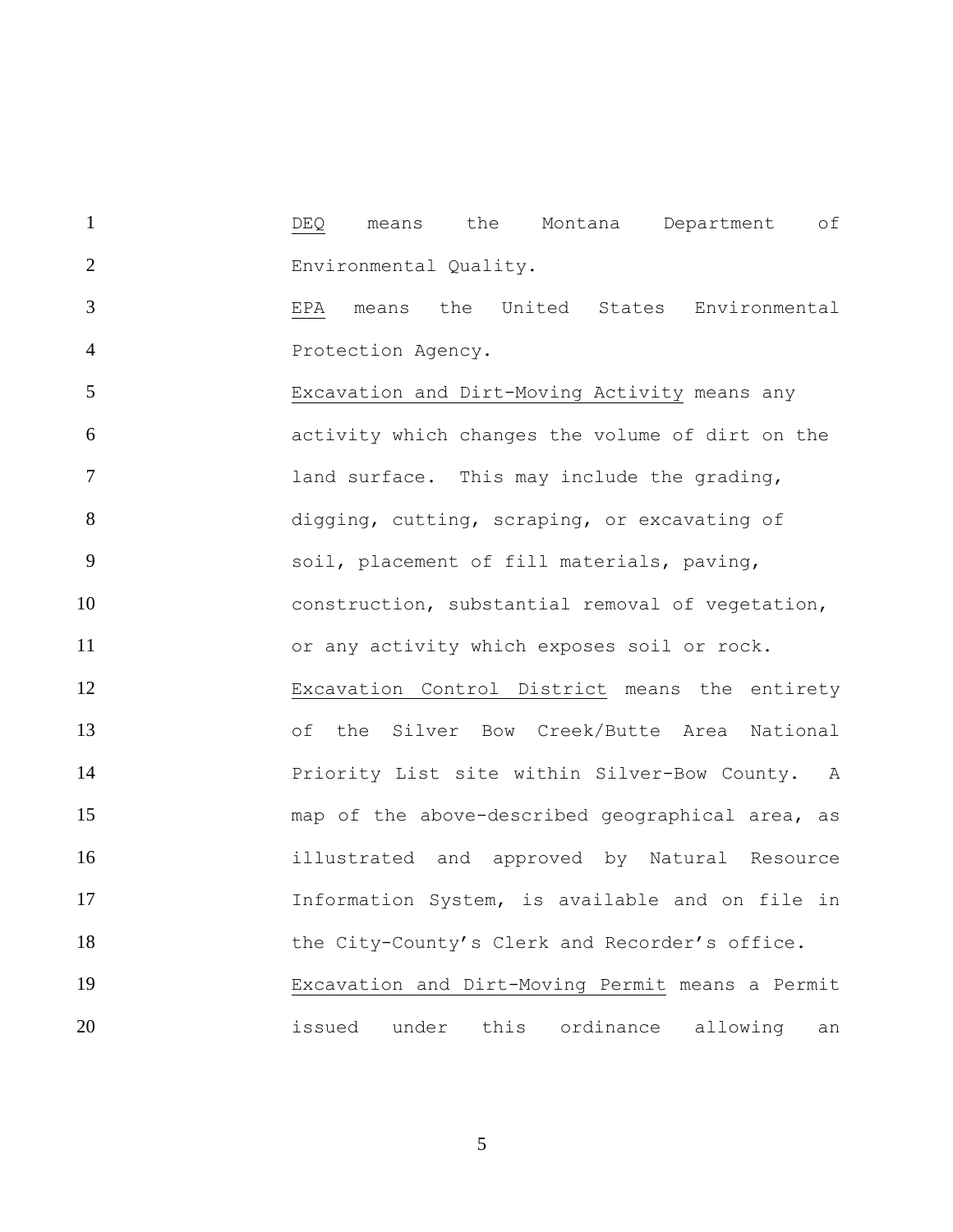Applicant to proceed with an Excavation and Dirt-Moving Activity.

 Excavation and Dirt-Moving Protocols means those protocols attached as Exhibit "A" and incorporated herein, approved by the EPA and the MDEQ and updated as necessary that set forth the protocols for management of excavated materials (soil, dirt or debris) within the Excavation Control District.

 Mine Waste Repository means the designated area for disposal of contaminated soil and mine waste.

 Permit Area means the surface property defined on the set forth in the Excavation and Dirt-Moving Permit.

 Person means an individual, landowner, **partnership**, firm, association, municipality, **public** or private corporation, responsible party, the state or a subdivision or agency of 20 the state, trust, estate, interstate body,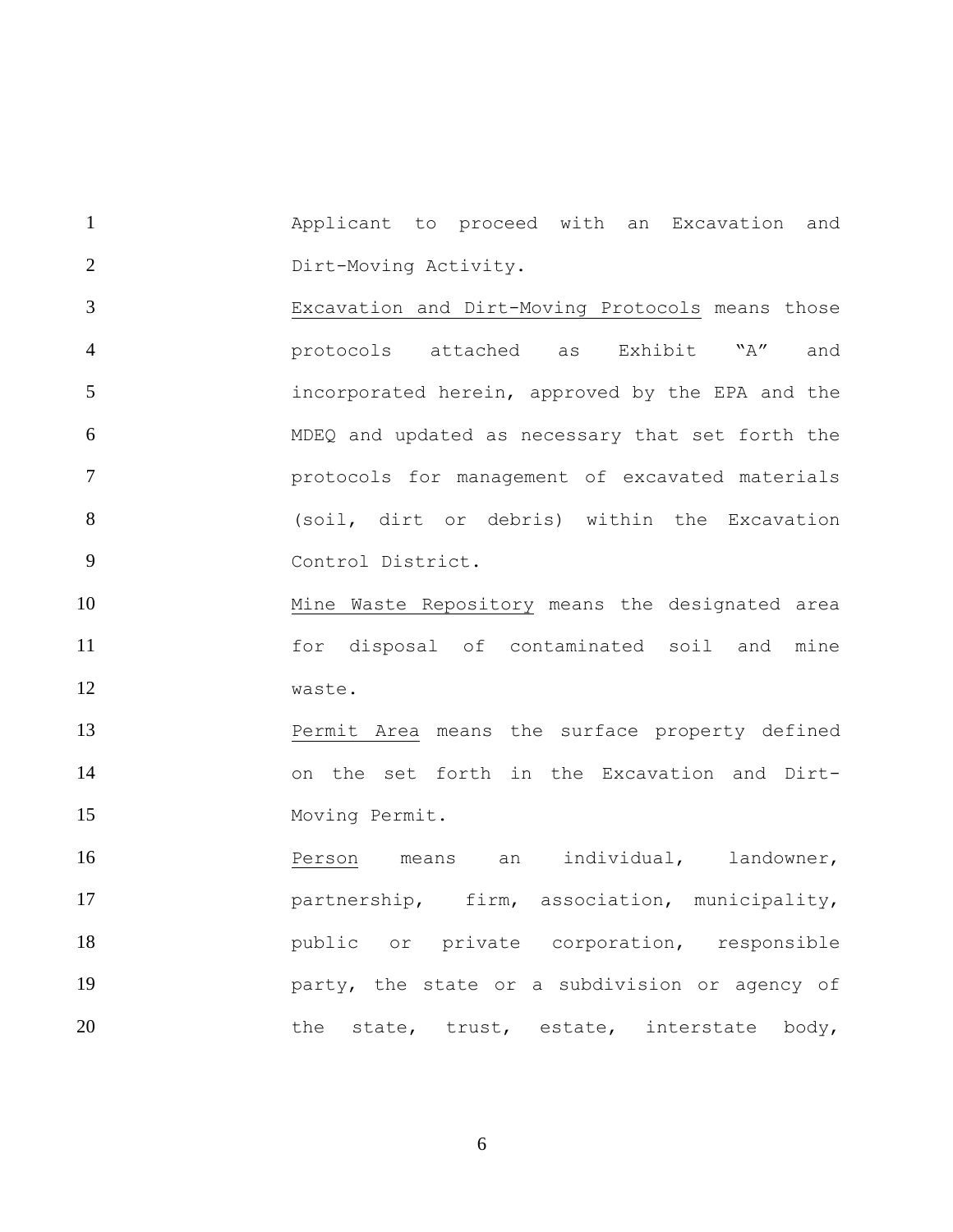federal government or an agency of the federal government or any other legal entity.

 Remedy means the EPA approved engineering components and remediation requirements, including remedial action objectives, applicable, relevant and appropriate requirements, and clean-up levels.

 8.28.030 Exemptions. The following activities are exempt from Excavation and Dirt-Moving 10 provisions:

 (a) Any "Excavation and Dirt-Moving Activity" **required by the EPA or MDEQ or Potentially**  Responsible Party as part of general Operations & Maintenance, a removal or a remedial action in compliance with Superfund law and the permanent **remedy**, provided that the Butte-Silver Bow County Planning Department is notified prior to 18 the commencement of such EPA / MDEQ / PRP approved work.

 (b) Any "Excavation and Dirt-Moving Activity" **related to Agricultural activities as defined by**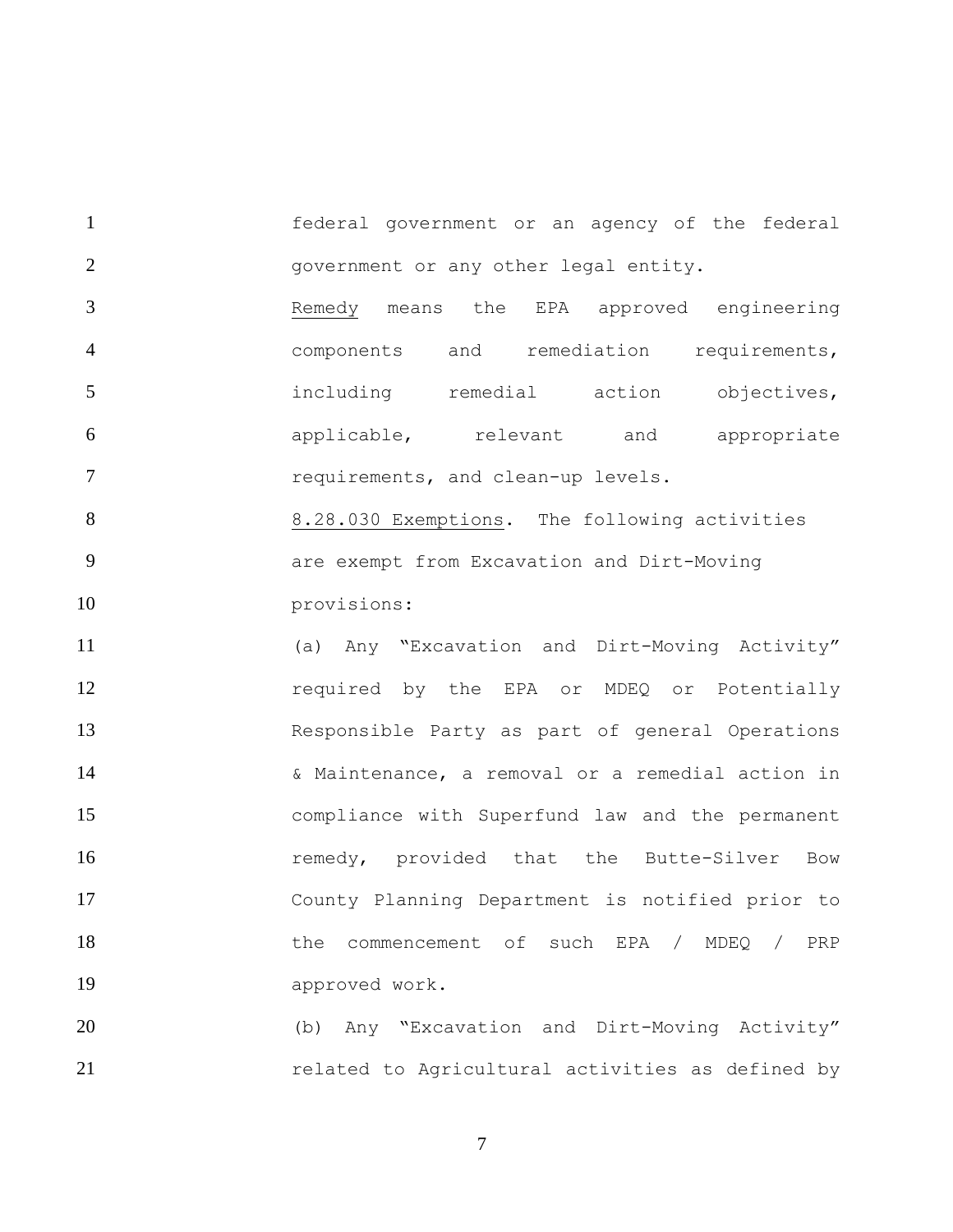1 the Montana Department of Revenue, Property Assessment Division, specifically for the production of plants and/or animal pasturing, crops, and the raising and caring for crops, 5 1ivestock or poultry and provided that such activities do not take place in an area where a soil cap has been used as a Superfund Remedy by 8 the EPA and/or the MDEQ.

 (c) Any "Excavation and Dirt-Moving Activity" 10 10 related to the production, harvesting and logging of timber and timber products and provided that such activities do not take place in an area where a soil cap has been used as a Superfund Remedy by the EPA and/or the MDEQ.

 (d) Any "Excavation and Dirt-Moving Activity" **related to emergency responses including Utility**  Emergencies such as potable water line breaks, sanitary sewer line breaks, stormwater sewer line breaks, drain blockages, electric power 20 emergencies (transmission and/or distribution), natural gas or propane emergencies (transmission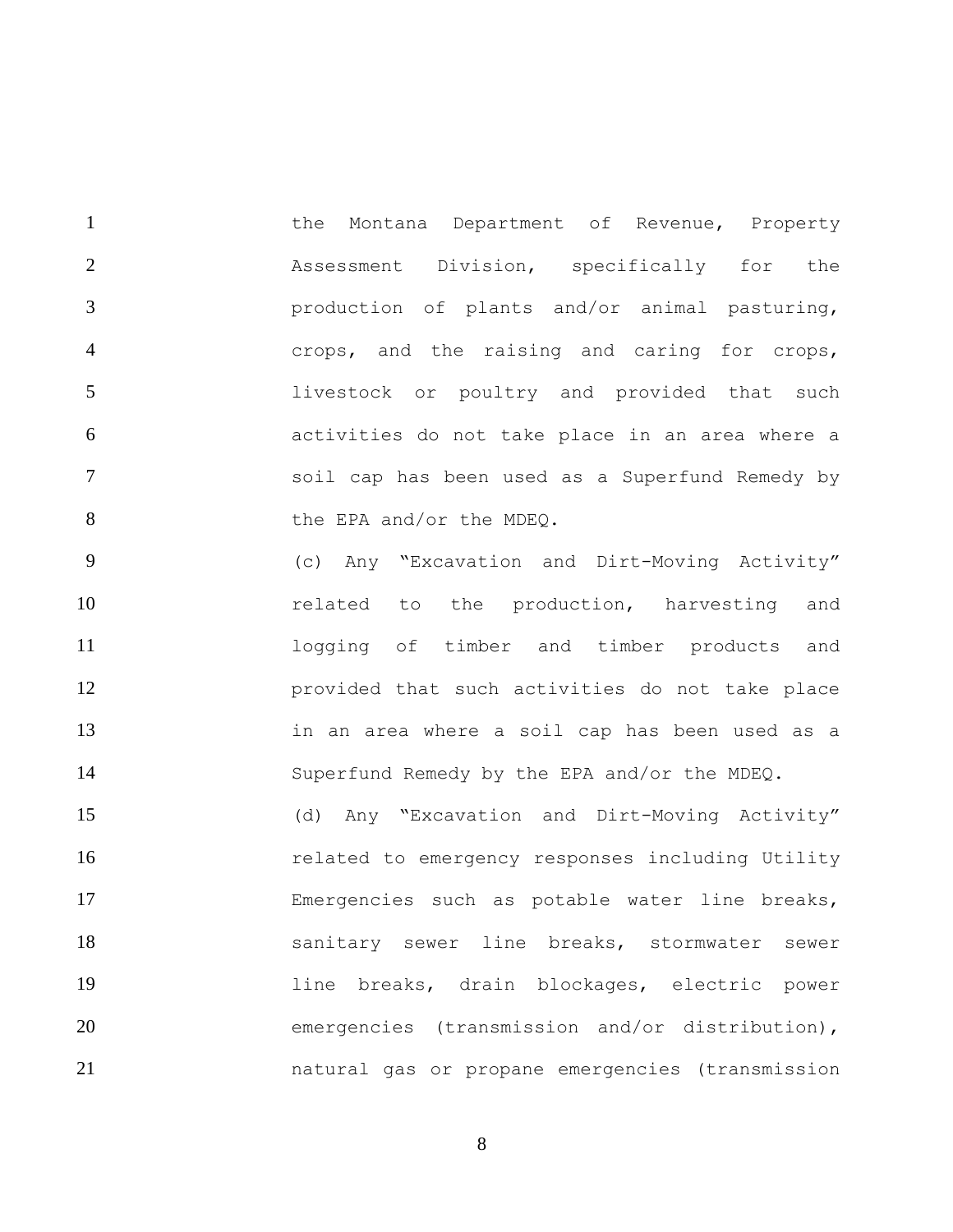and/or distribution), land management practices posing an immediate danger to life or property, or substantial flood or fire hazards.

 (e) Any "Excavation and Dirt-Moving Activity" related to Emergency Land Management practices necessitated by fire, flood, windstorm, earthquake, structural failure or other catastrophic events. Within five days after commencement of such activity, the Owner shall notify Butte-Silver Bow Planning Department of 11 the action with an explanation of why emergency action was necessary. No notification is required prior to an Emergency Action. Reasonable care should be taken to minimize soil disturbance and erosion during the conduct of **Example 20** emergency land management practices; and (f) Any "Excavation and Dirt-Moving Activity" removing a volume of soil less than 1 cubic yard in the BPSOU or less than 3 cubic yards in all **120** remaining areas of the Excavation and Dirt-21 Moving Control District.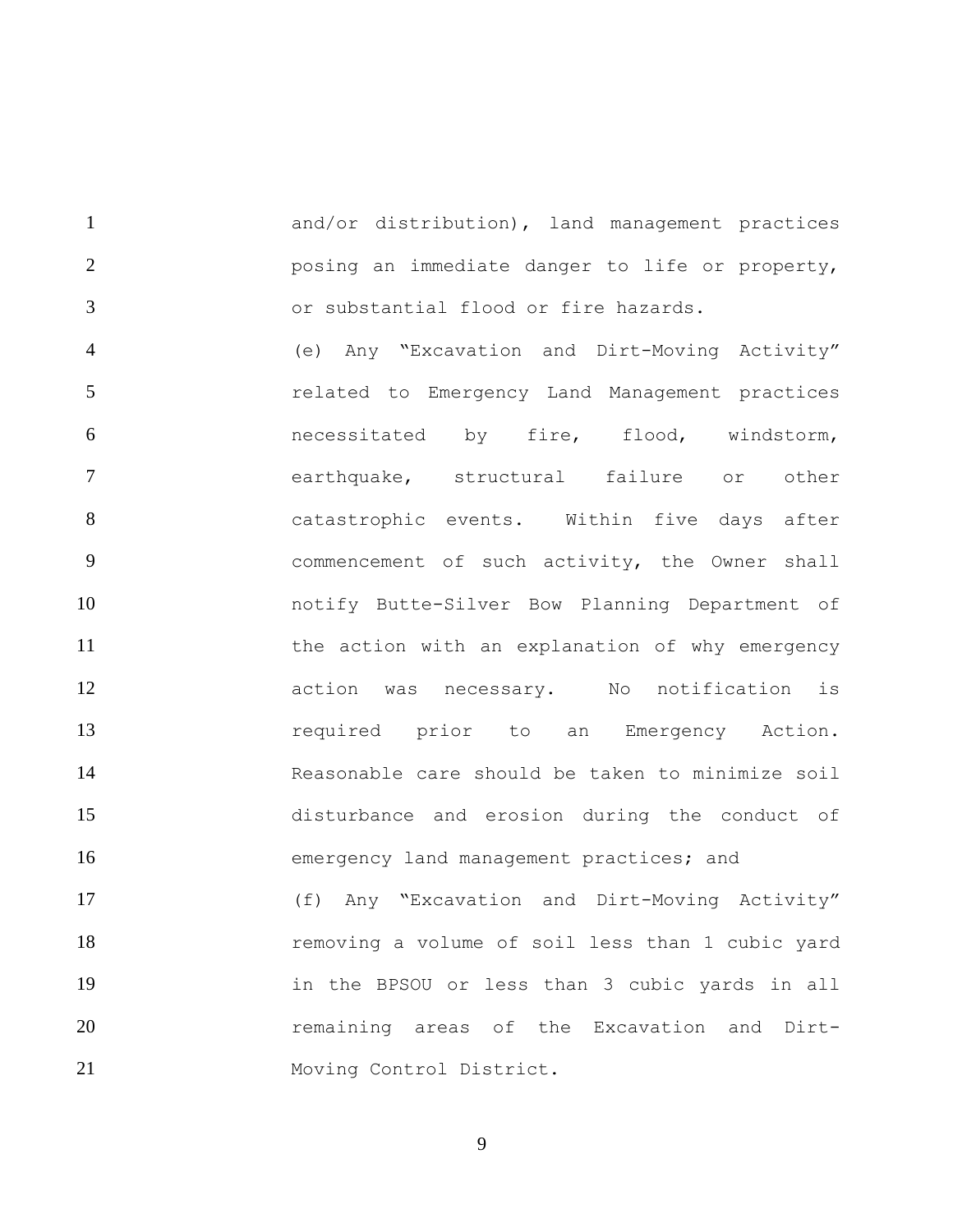8.28.040 Permit Requirements. An Applicant shall not commence any "Excavation and Dirt-Moving Activity" nor receive any of the building, grading, or other land development permits within the "Excavation and Dirt-Moving Control District" without fist meeting the requirements 7 of this Chapter.

8 A. Application Requirements. Any Applicant desiring a permit for an "Excavation and Dirt- Moving Activity" shall submit to the Department an "Excavation and Dirt-Moving Permit Application" on a form provided for that purpose. The permit application shall meet the "Excavation and Dirt-Moving Protocols".

## 15 B. Application Procedure.

16 1. Excavation and Dirt-Moving Permit applications shall be filed with the Department 18 on any regular business day.

 2. The permit shall only be applicable to 20 the Permit Area as defined in the permit application approved by the Department.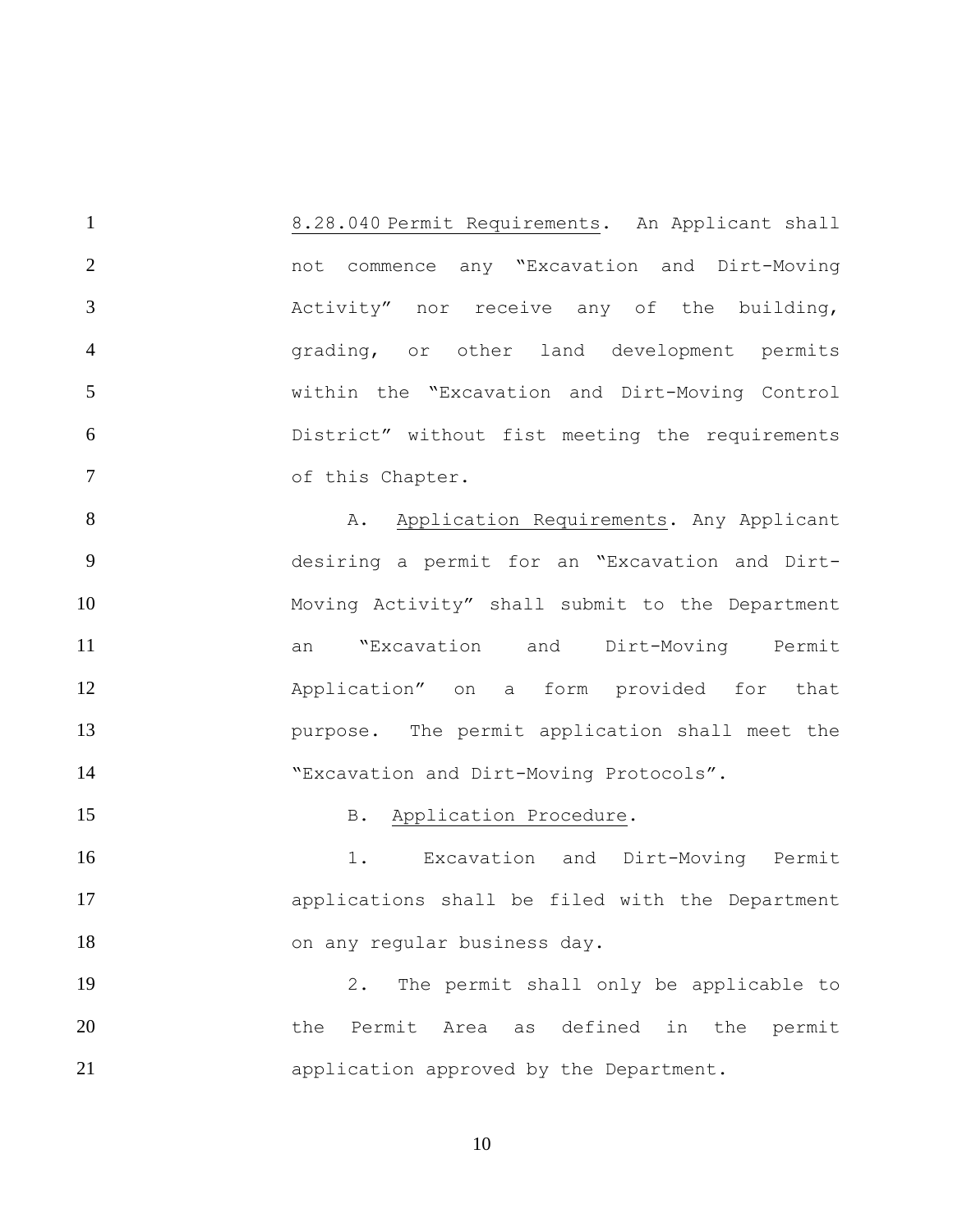C. Permit Duration. Permits issued under this section shall be valid for six (6) months from the date of issuance unless a written extension is granted by the Department.

 8.28.050 Compatibility with other Regulations. In any case where a provision of these regulations is found to be in conflict with a provision of any zoning, building, fire, safety, or other Butte-Silver Bow code, the provision which establishes the higher standard for the promotion and protection of the health and safety of the people shall prevail.

 8.28.060 Liability. Neither the provisions of this Chapter nor compliance with the provisions of this Chapter shall relieve any Applicant from the responsibility for damage to any person or **property otherwise imposed by law, nor shall it**  impose any liability upon Butte-Silver Bow for 20 damage to any person or property.

8.28.070 Violations, Enforcement, Penalties.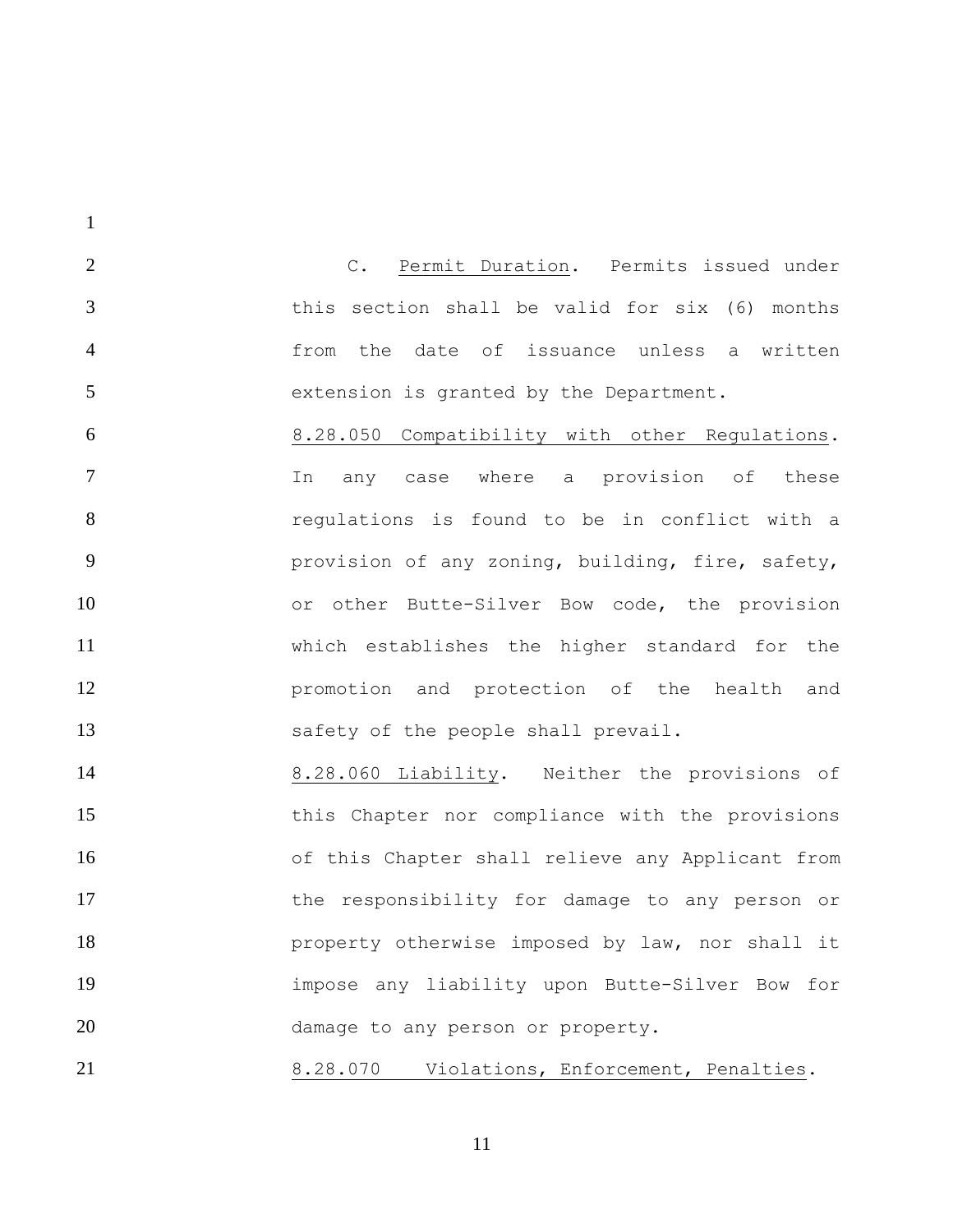A. Violations. It shall be unlawful for any Applicant to violate any of the provisions of this chapter by doing any act forbidden or by failing to perform any duty imposed herein. Any such act or omission shall be deemed a misdemeanor and jurisdiction for prosecution thereof shall be vested in the City Court or 8 Justice Court of Butte-Silver Bow.

 In the event the violation constitutes an immediate danger to human health and the environment or public safety, Butte-Silver Bow 12 is authorized to enter upon the subject private property, without giving prior notice, to take **any and all measures necessary to abate the**  violation and/or restore the property. Butte- Silver Bow is authorized to seek costs of the 17 abatement as outlined in 8.28.080(7).

18 8.28.080 Enforcement: The provisions of this ordinance shall be enforced as follows: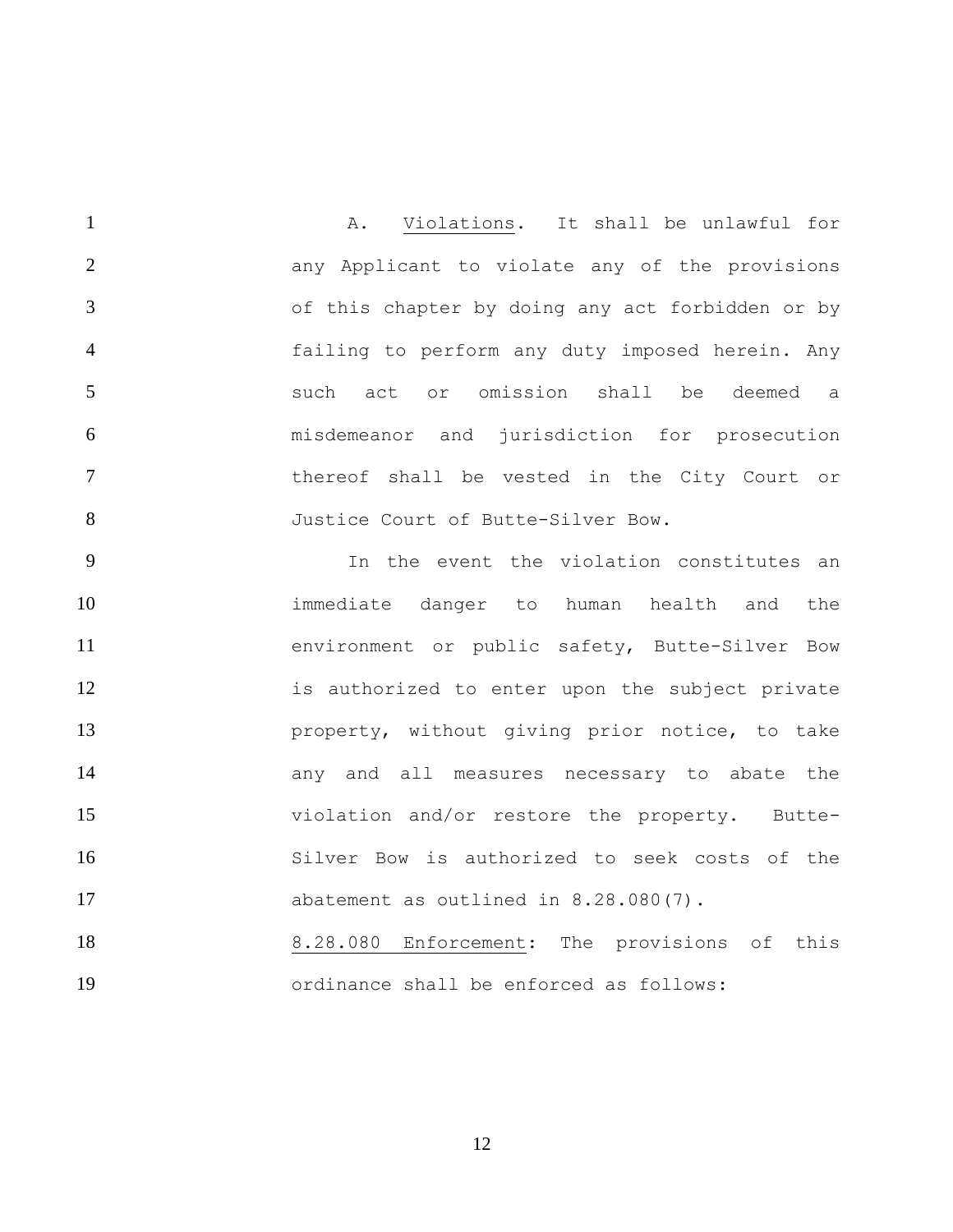1 A. The Department and the appropriate law enforcement officials shall be responsible for enforcement of this ordinance.

4 B. Notice of Violation. When the Department determines that an "Excavation and Dirt-Moving Activity" is not being carried out in accordance with the requirements of this Chapter, it shall issue a written notice of violation to the Applicant. The notice of violation shall contain:

 1. The name and address of the owner and/or 12 applicant;

 2. The physical address or a description of 14 the building, structure or land upon which the 15 violation is occurring;

 3. A statement specifying the nature of the violation;

18 4. A description of the remedial measures necessary to bring the "Excavation and Dirt-20 Moving Activity" into compliance with this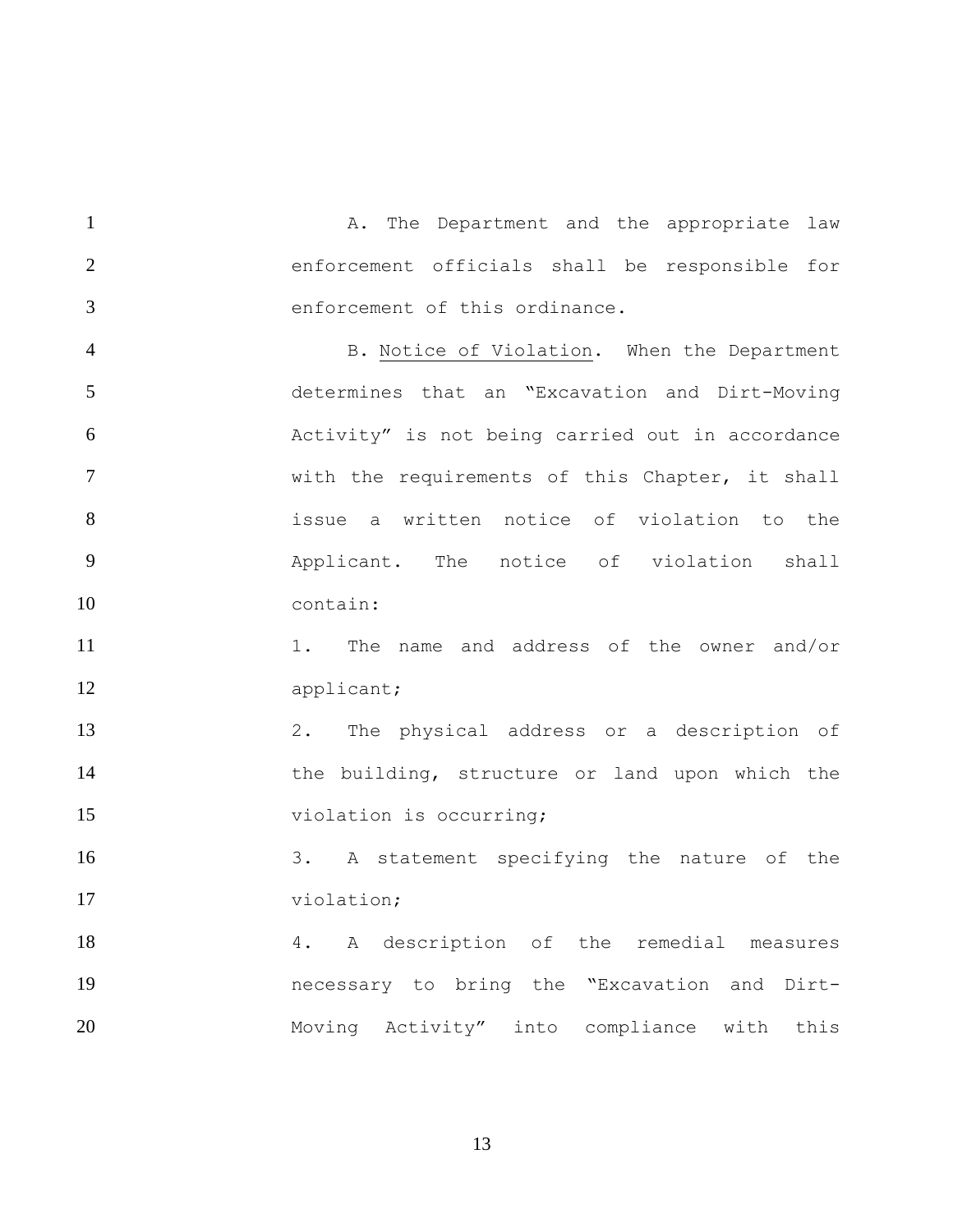Chapter and a time schedule for the completion 2 of such remedial action; Such notice may require without limitation: a. That violating practices or operations shall cease and desist. b. The abatement or remediation of contamination hazards and the restoration of any 8 affected property. c. Payment of a fee to cover administrative and remediation costs. d. The implementation of source control or BMPs. 13 5. A statement of the penalty or penalties that may be assessed against the person to whom 15 the notice of violation is directed. 6. A statement that the determination of violation may be appealed as defined in subchapter 8.28.100. 7. A statement specifying that, should the violator fail to restore compliance within the established time schedule, the work may be done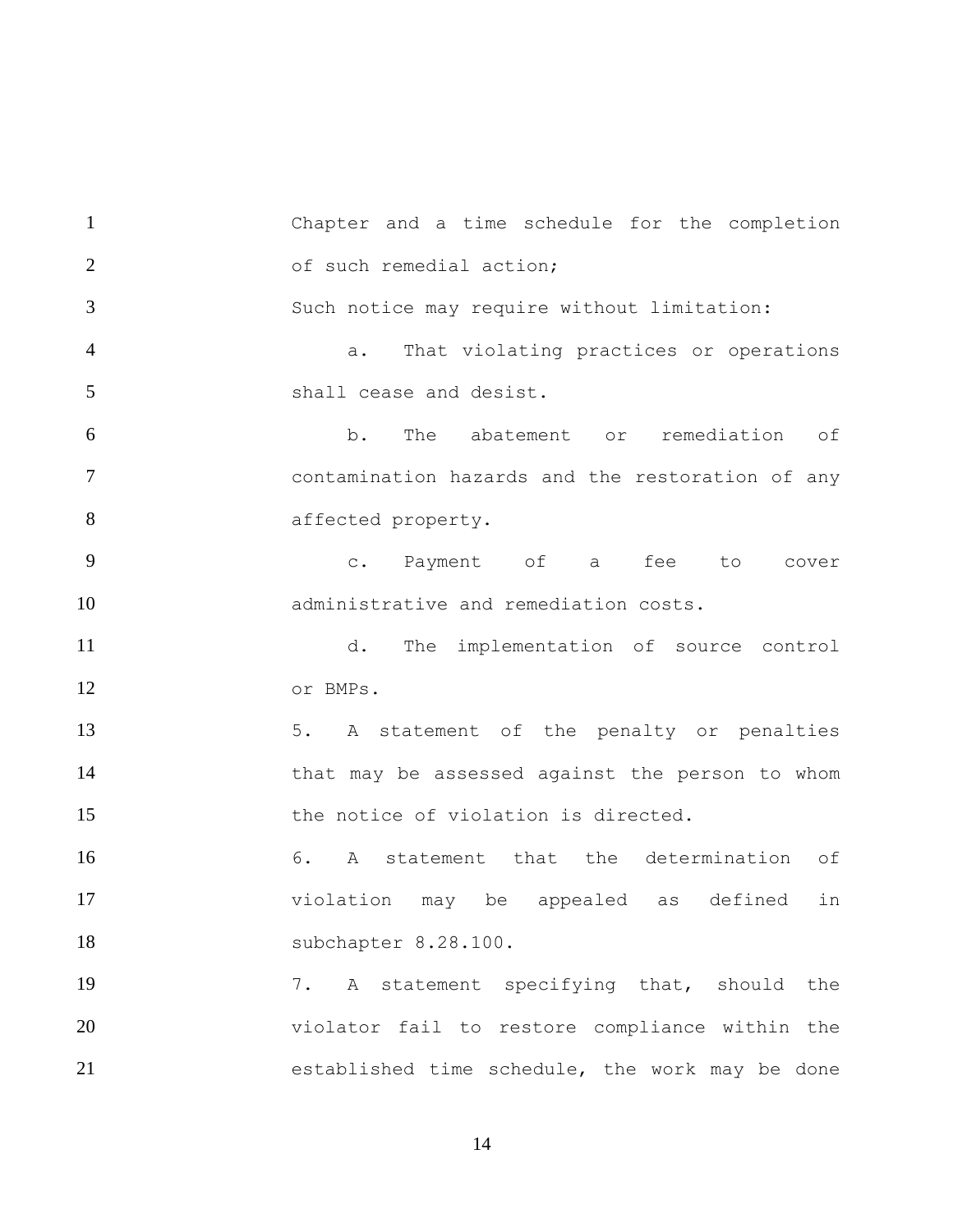1 by the Department, Butte Silver Bow Public Works Department or a designated contractor, and the expense thereof shall be charged to the applicant.

 C. Suspensions Due to Emergency Situations. The Department may, without prior notice, suspend "Excavation and Dirt-Moving Activity" to stop an actual or threatened violation which presents or may present imminent and substantial danger to human health and the environment, or to the safety and welfare of a member of the public. If the applicant fails to comply with a suspension order issued in an emergency, the authorized enforcement agency may take such steps as deemed necessary to prevent or minimize 16 danger to human health and the environment.

 D. Stop Work Orders. If issues identified in 18 the notice of violation are not addressed within 19 the required time schedule, the Department will issue to the Applicant a stop work order. An Applicant receiving a stop work order will be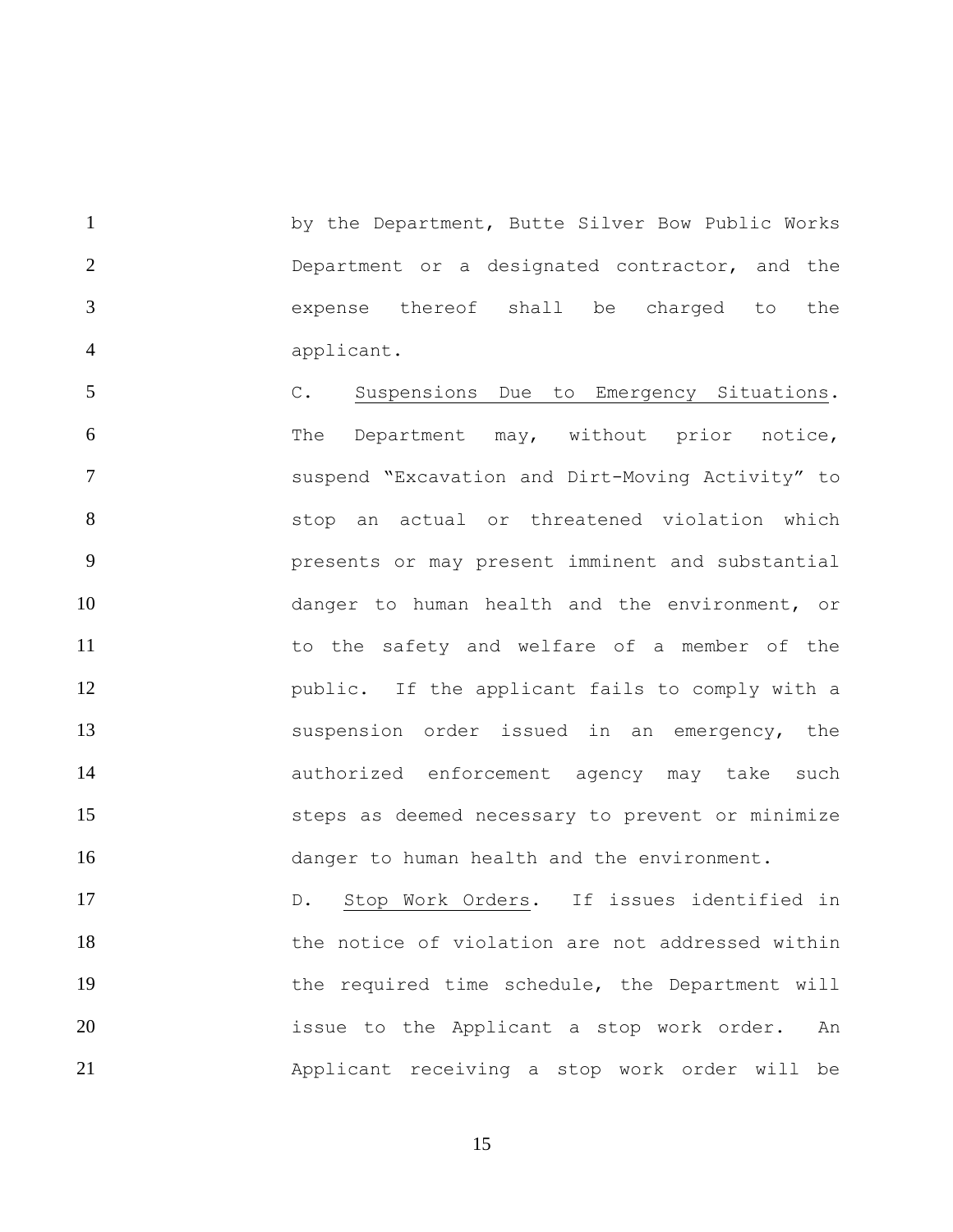required to halt all "Excavation and Dirt-Moving Activity." This stop work order will be in effect until the Department confirms that the "Excavation and Dirt-Moving Activity" is in compliance with the provisions of this chapter and the violation has been satisfactorily resolved. Failure to address a notice of violation in a timely manner can result in civil, criminal or monetary penalties in accordance with the enforcement measures authorized in Section 8.29.090.

 8.28.090 Penalties: The penalties for violations of this chapter are as follows:

 A. Civil and Criminal Penalties**.** In addition to or as an alternative to any penalty **provided herein or by law, any Applicant who**  violates the provisions of this Chapter constitutes a MISDEMEANOR punishable by a fine not to exceed \$500.00 or imprisonment in the county jail for a term not to exceed six (6) months or by both a fine and imprisonment. Such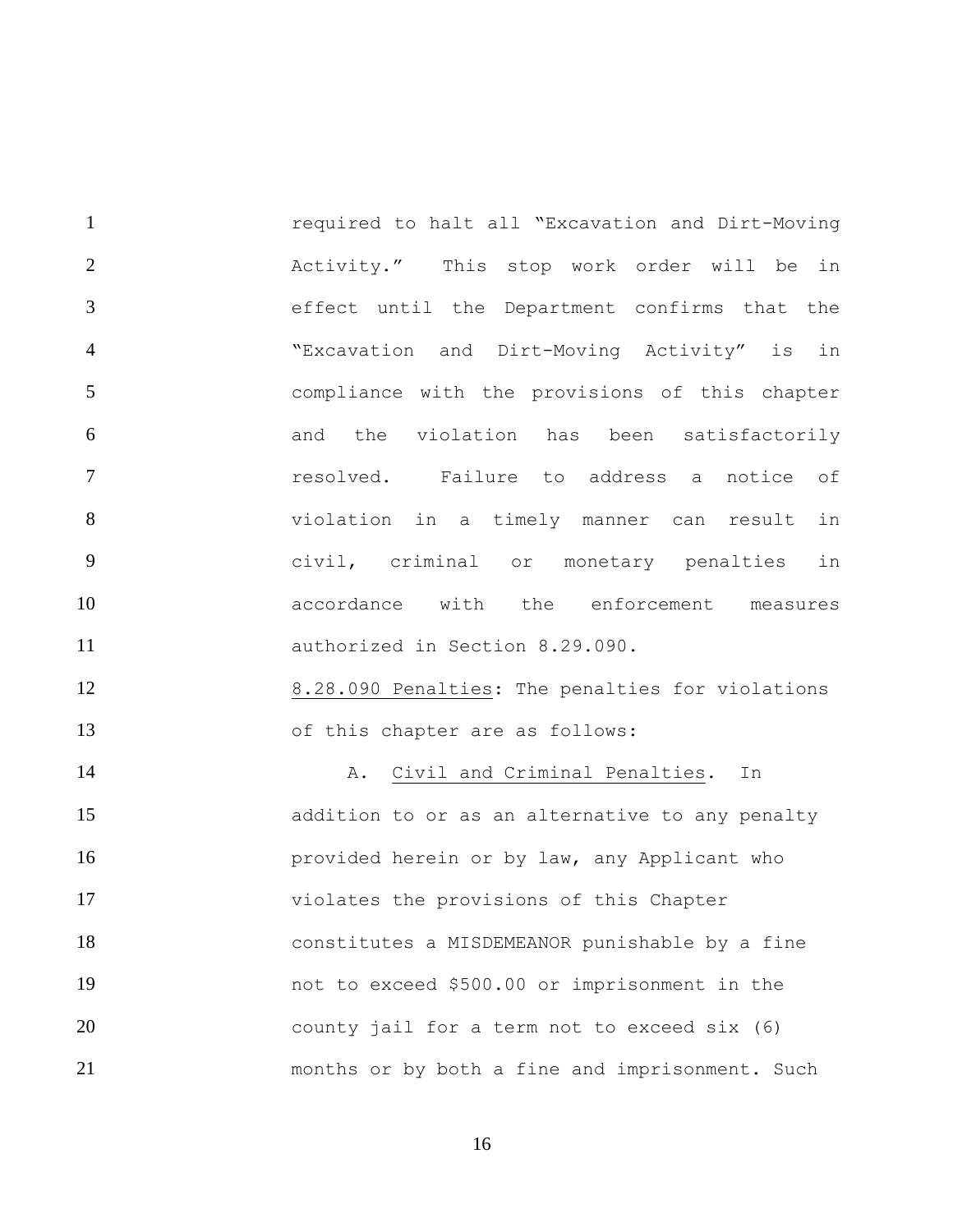person shall be guilty of a separate offense for each day during which the violation occurs or continues.

 B. Restoration of Lands. An Applicant may be required to restore land to its undisturbed condition. In the event that restoration is not undertaken within a **8** reasonable time after notice, the Department may take necessary corrective action, the cost of which shall become a lien upon the property until paid.

12 C. Compensatory Action. In lieu of enforcement proceedings, penalties, and remedies **authorized** by this Chapter, the authorized enforcement agency may impose alternative compensatory actions upon an Applicant.

 D. Violations Deemed a Public Nuisance. In addition to the enforcement processes and penalties provided, any condition caused or permitted to exist in violation of any of the provisions of this Chapter is a threat to public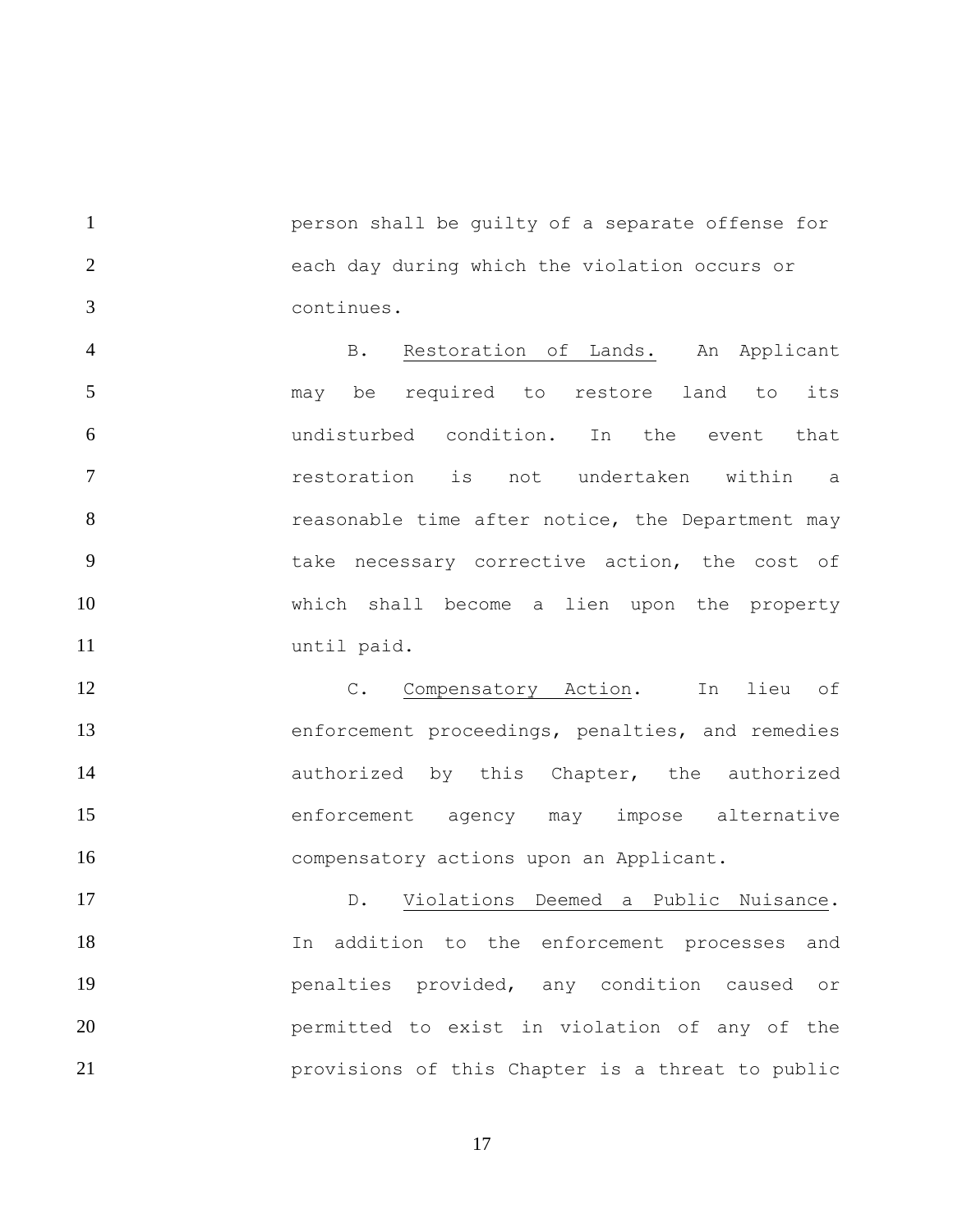1 health, safety, and welfare, and is declared and deemed a nuisance, and may be summarily abated or restored at the Applicant's expense, and/or a civil action to abate, enjoin, or otherwise compel the cessation of such nuisance may be taken.

 E. Remedies Not Exclusive. The remedies **1isted in this Chapter are not exclusive of any**  other remedies available under any applicable federal, state or local law and it is within the discretion of the authorized enforcement agency 12 to seek cumulative remedies.

 8.28.100 Appeals. Any Applicant aggrieved by a decision of the Department (including any decision with reference to a Notice of Violation, waiver, or variance from the terms of 17 this Chapter) may appeal by filing a written notice of appeal within thirty (30) calendar days of the issuance of said decision to the Second Judicial District Court.

8.28.110 Enforcement Measures after Appeal. If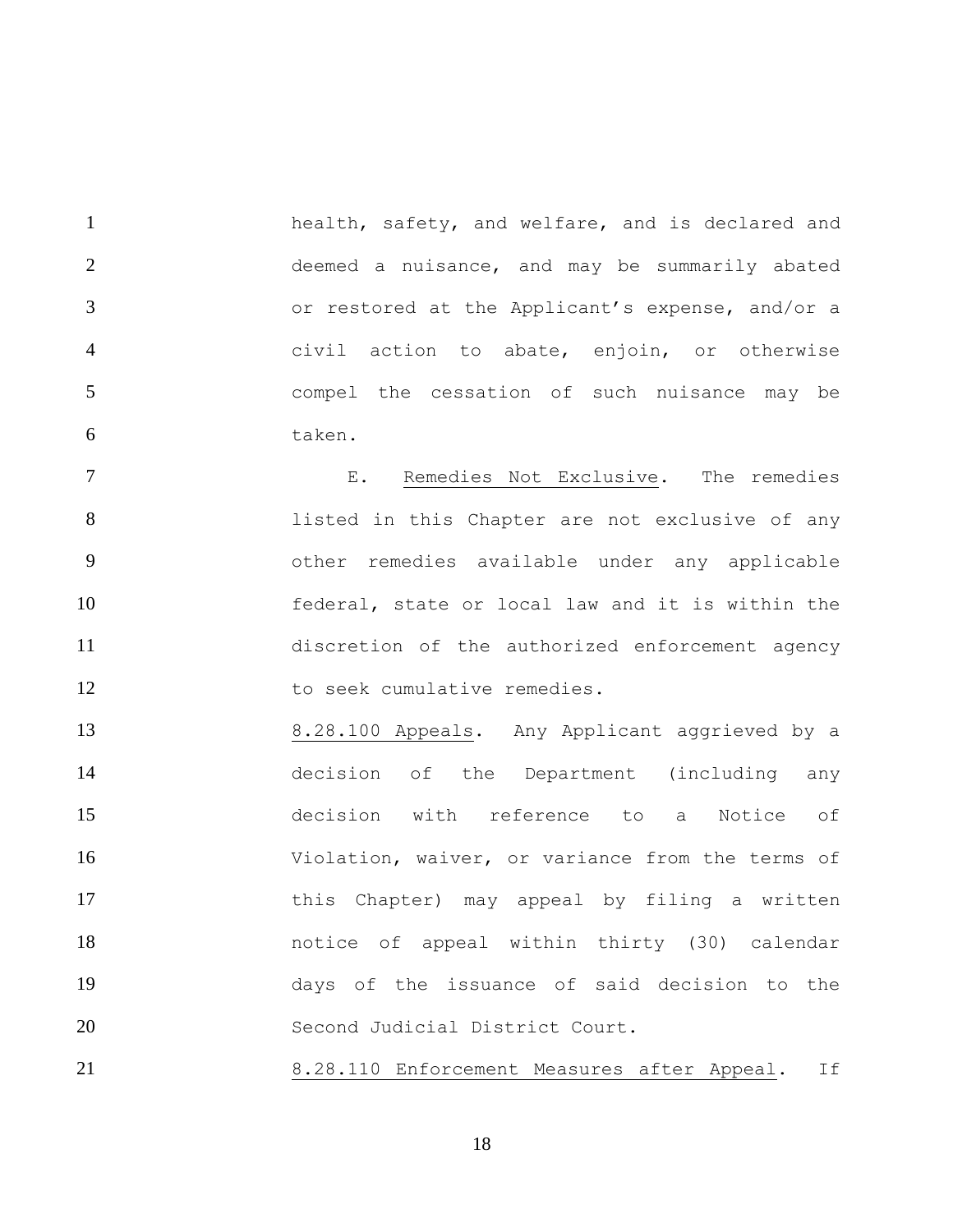a violation has not been corrected pursuant to 2 the requirements set forth in the Notice of Violation, or, in the event of an appeal, within ten (10) days of the decision of the District Court upholding the decision of the Department, then representatives of the Department may enter upon the subject private property and are 8 authorized to take any and all measures necessary to abate the violation and/or restore 10 the property. It shall be unlawful for any Applicant to refuse to allow the Department or a designated contractor to enter upon the premises for the purposes set forth above. Any violation will also be reported to the Enforcement Division of the Montana Department of Environment Quality.

 8.28.120 Cost of Abatement of the Violation. Within twenty (20) days after abatement of the violation, an Applicant will be notified of the 20 cost of abatement, including administrative costs. The Applicant may file a written protest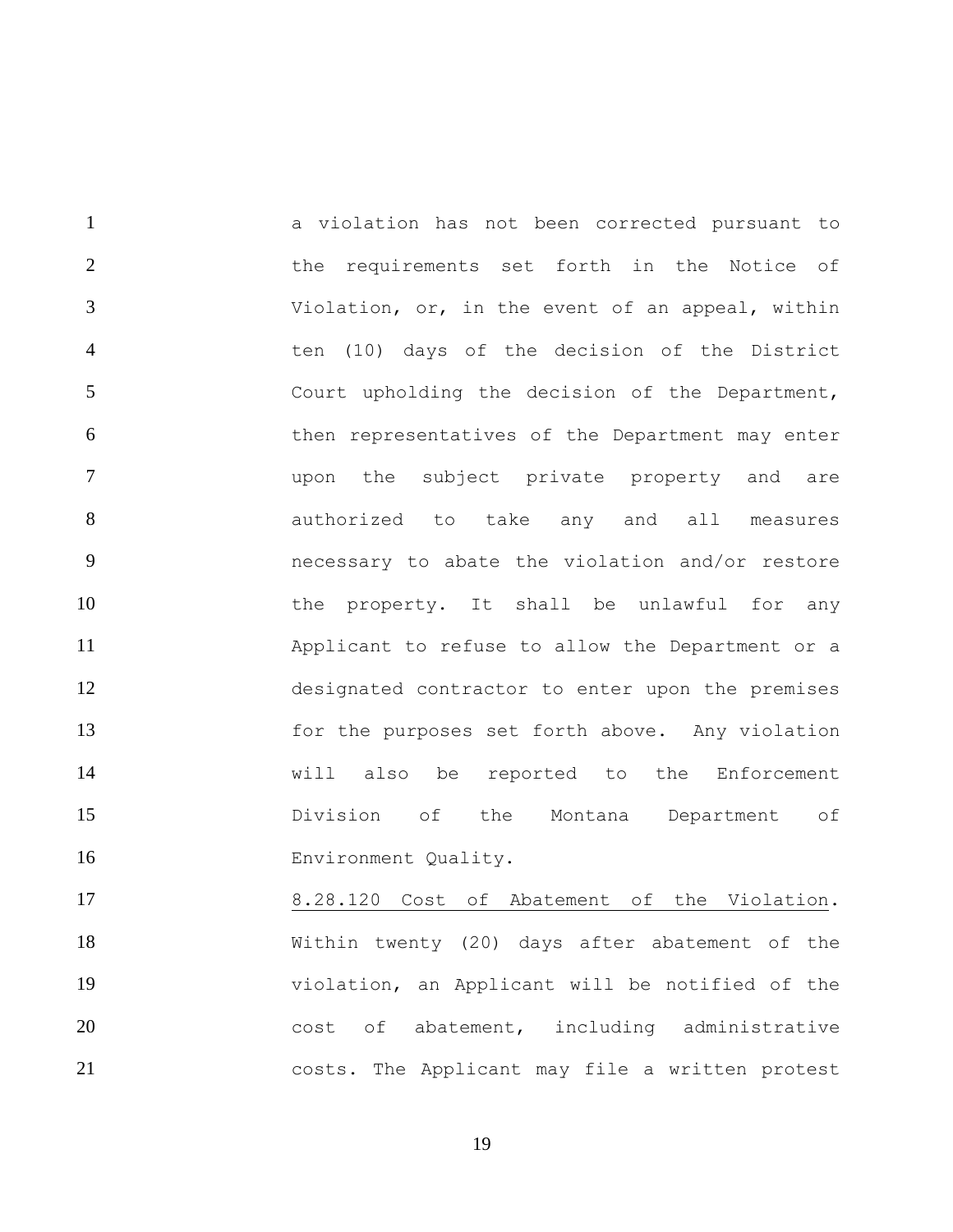1 to the Council of Commissioners objecting to the **2** amount of the assessment within ten (10) days. If the amount due is not paid within forty-five (45) days, the charges shall become a special assessment against the property and shall constitute a lien on the property for the amount 7 of the assessment.

8 Any Applicant violating any of the provisions of this article shall become liable to the City- County by reason of such violation. If the sum 11 to be repaid on or before the date due, the Clerk and Recorder shall certify the amount thereof, with the description of the land to be charged, and shall enter the sum on the assessment list as a special tax on the land, and shall enter the same on the assessment list of Butte-Silver Bow as a special tax on the 18 18 1and. If the land for any reason is exempt from general taxation, the amount of such charge may be recovered by direct claim against the lessee and collected in the same manner as personal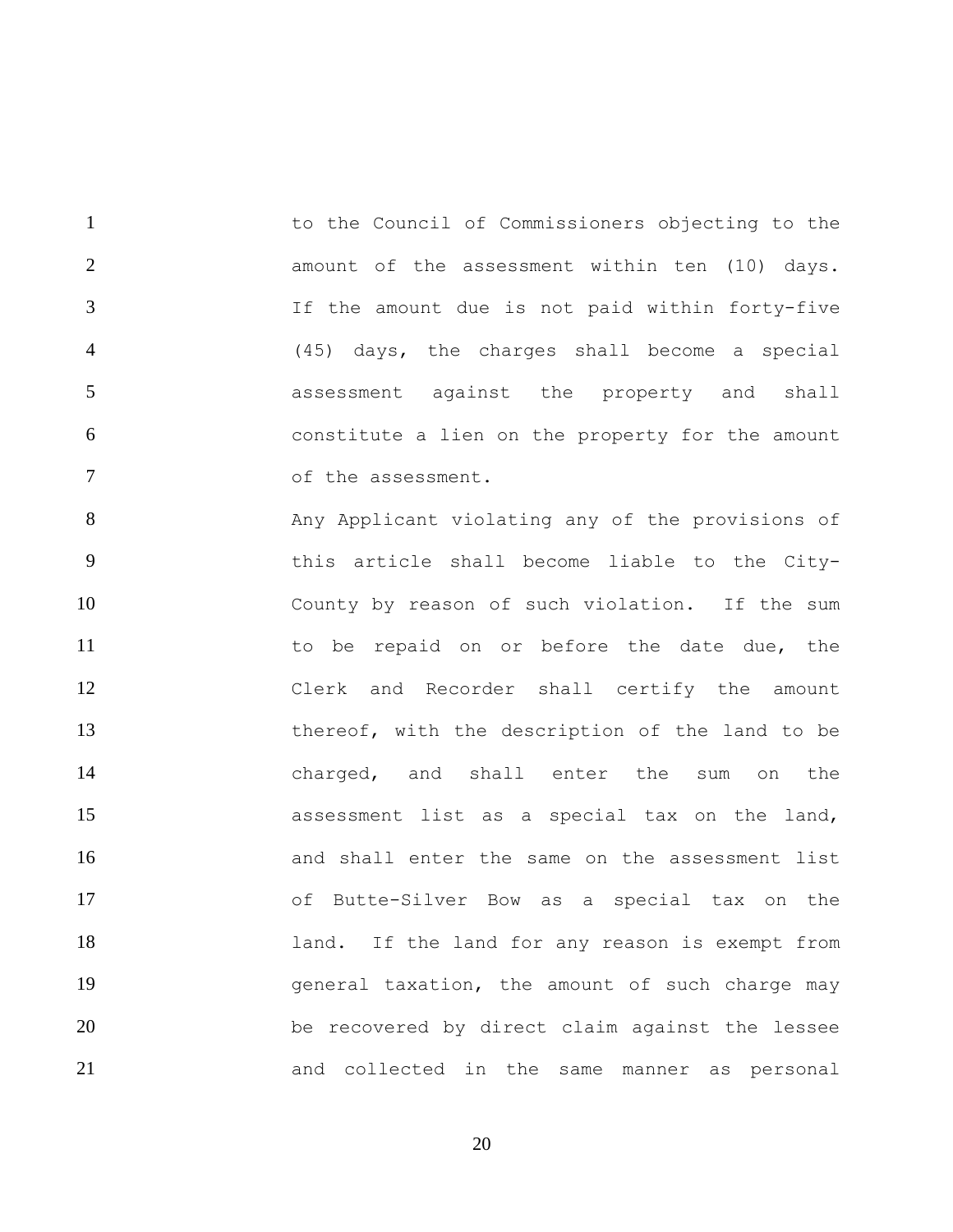1 taxes. When such charges are collected, they shall be returned to the fund from which abatement was paid. 8.28.130 Severability: If any provision of this **S** Ordinance or any section thereof, in any circumstances is held invalid, the validity of the remainder of the Ordinance and of the application of any of the other provisions or sections shall not be affected. 8.28.140 Repealer: All ordinances and **1** resolutions in conflict herewith are repealed. 8.28.150 Effective Date: This Ordinance shall be 14 in full force and effect from and after thirty (30) days after its passage and approval. 17 PASSED this <u>and provide</u> day of <u>and provide</u>, 2013. \_\_\_\_\_\_\_\_\_\_\_\_\_\_\_\_\_\_\_\_\_\_\_\_\_\_\_\_\_\_\_\_\_\_\_\_\_\_\_\_\_\_\_\_\_ CINDI SHAW CHAIRMAN OF THE COUNCIL OF COMMISSIONERS